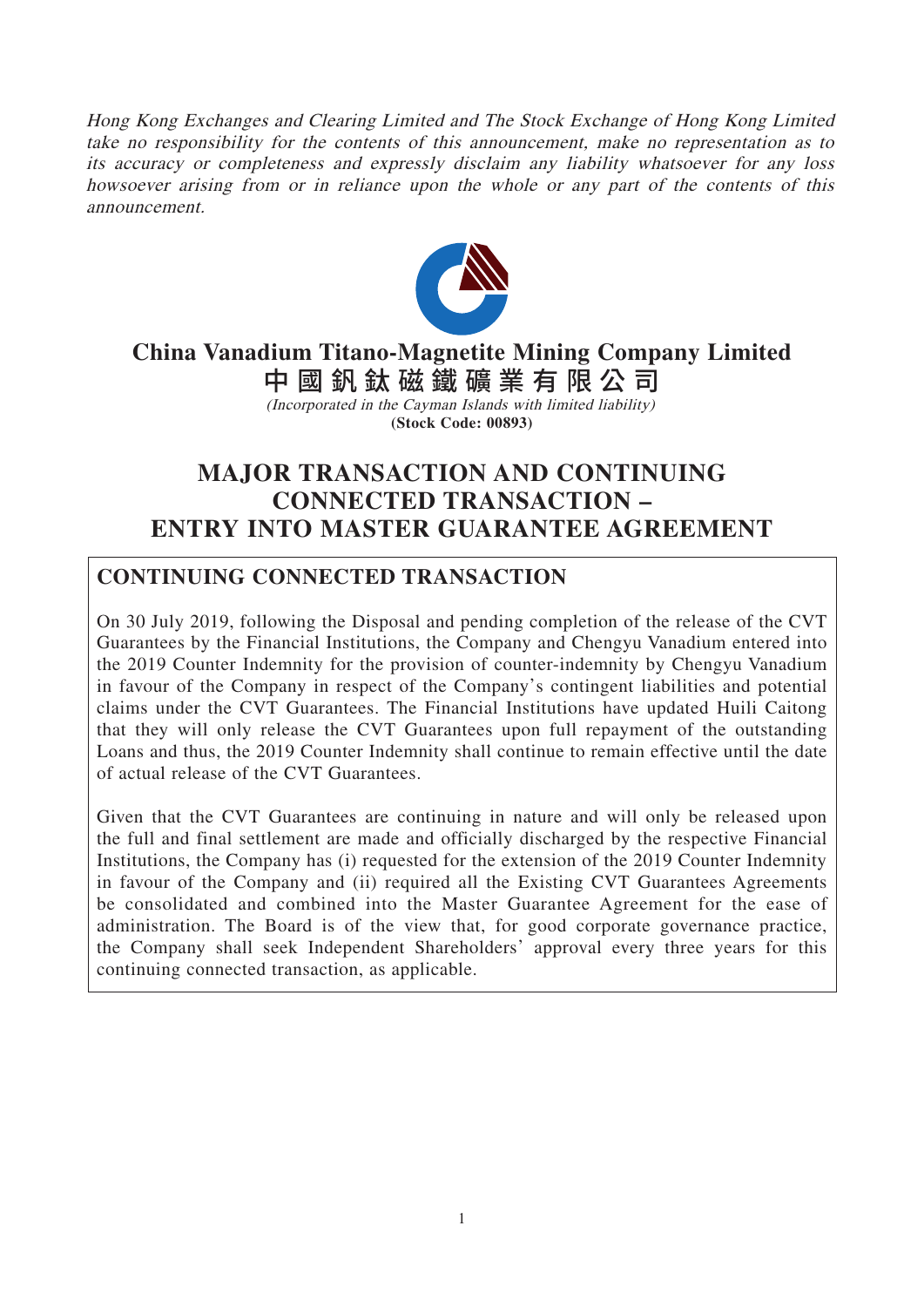## **MASTER GUARANTEE AGREEMENT**

On 16 May 2022 (after trading hours), the Company, the Borrowers and Chengyu Vanadium have entered into the Master Guarantee Agreement. Pursuant to the Master Guarantee Agreement and subject to the terms and conditions provided therein and the approval by the Independent Shareholders at the EGM, the Company has agreed to continue to provide the CVT Guarantees while Chengyu Vanadium has agreed to continue to provide the counterindemnity in favour of the Company and the Borrowers have agreed to pay guarantee fees to the Company.

On the same date (after trading hours), pursuant to the terms of the Master Guarantee Agreement, Chengyu Vanadium entered into the 2022 Counter Indemnity to cover the Company's contingent liabilities and potential claims under the Master Guarantee Agreement and to pledge Chengyu Vanadium's inventories (comprising structural steels and iron ores, or any other assets approved by the Company) as security for such counter indemnity. The 2022 Counter Indemnity shall take effect on the same date as the Effective Date.

# **LISTING RULES IMPLICATIONS**

As one or more of the applicable percentage ratios (as defined under the Listing Rules) in respect of the maximum amount of the CVT Guarantees under the Master Guarantee Agreement exceed 25%, the Master Guarantee Agreement and the transactions contemplated thereunder constitute a major transaction, which is subject to the reporting, announcement, circular and Shareholders' approval requirements under Chapter 14 of the Listing Rules. (Note: the transactions contemplated herein is not an acquisition by the Company).

In additional to the above, as at the date of this announcement, the Relevant CVT Substantial Shareholders collectively hold more than 30% equity interests in Chengyu Vanadium, which is in turn the holding company of the Borrowers. Therefore, each of Chengyu Vanadium and the Borrowers is a connected person of the Company under Chapter 14A of the Listing Rules. As such, the transactions contemplated under the Master Guarantee Agreement also constitute a continuing connected transaction of the Company under Chapter 14A of the Listing Rules and is subject to the reporting, announcement, circular and Independent Shareholders' approval requirements under Chapter 14A of the Listing Rules.

The IBC (comprising all independent non-executive Directors) has been established to advise the Independent Shareholders on the Master Guarantee Agreement (together with the Guarantee Annual Cap(s)) and the transactions contemplated thereunder. The IFA has been appointed as the independent financial adviser to advise the IBC and the Independent Shareholders in this regard.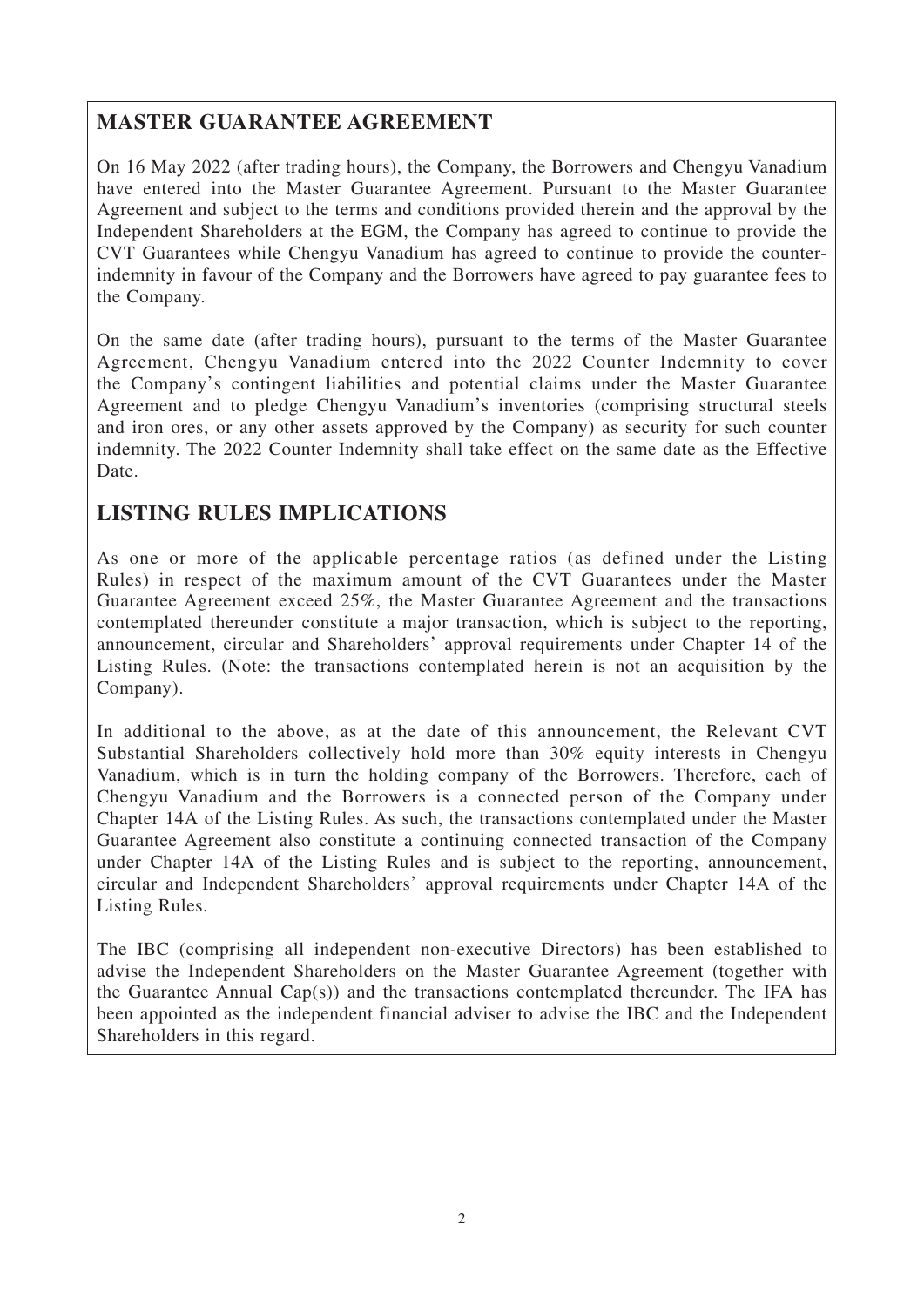An EGM will be convened for the Independent Shareholders to consider and, if thought fit, approve, among other things, the Master Guarantee Agreement (together with the Guarantee Annual Cap(s)) and the transactions contemplated thereunder. As the Borrowers are ultimately controlled by the the Relevant CVT Substantial Shareholders, the Relevant CVT Substantial Shareholders, Trisonic International (through which the Relevant CVT Substantial Shareholders held the Shares), and their respective close associates are therefore required to abstain from voting on the resolutions proposed to be passed at the EGM for approving the Master Guarantee Agreement (together with the Guarantee Annual Cap(s)) and the transactions contemplated thereunder.

A circular containing, among other things, (1) further details of the Master Guarantee Agreement; (2) the letter of recommendation from the IBC to the Independent Shareholders; (3) the letter of advice from the IFA to the IBC and the Independent Shareholders; and (4) the notice convening the EGM and the proxy form, is expected to be dispatched to the Shareholders on or before 9 June 2022 as additional time is required for the preparation of information to be included in the circular.

### **BACKGROUND**

Reference is made to the announcements of the Company dated 29 January 2019, 29 March 2019, 30 April 2019, 10 May 2019, 28 June 2019, 30 July 2019 and 29 July 2020 and the circular of the Company dated 10 June 2019 in relation to the Disposal which constitutes a very substantial disposal and connected transaction of the Company under the Listing Rules.

As previously disclosed, the Company provided the CVT Guarantees in favour of the Financial Institutions guaranteeing, inter alia, the indebtedness owing by the Borrowers to the Financial Institutions under the credit facilities granted by the Financial Institutions to the Borrowers, with a maximum aggregate guaranteed amount of RMB730.0 million.

On 30 July 2019, following the Disposal and pending completion of the release of the CVT Guarantees by the Financial Institutions, the Company and Chengyu Vanadium entered into the 2019 Counter Indemnity for the provision of counter-indemnity by Chengyu Vanadium in favour of the Company in respect of the Company's contingent liabilities and potential claims under the CVT Guarantees. The 2019 Counter Indemnity remains effective until the date of actual release of the CVT Guarantees.

The Group, the Borrowers, Chengyu Vanadium and the respective Financial Institutions have been in discussions on the release of the CVT Guarantees since the completion of the Disposal. The Financial Institutions have accordingly informed Chengyu Vanadium and the Borrowers that they will only release the CVT Guarantees provided that the total outstanding Loans with the Financial Institutions are fully repaid.

Given that the CVT Guarantees are continuing in nature and will only be released upon the full and final settlement are made and officially discharged by the respective Financial Institutions, the Company has (i) requested for the extension of the 2019 Counter Indemnity in favour of the Company and (ii) required all the Existing CVT Guarantees Agreements (as set out below) be consolidated and combined into the Master Guarantees Agreement for the ease of administration. In view of the above, the Company, Chengyu Vanadium and the Borrowers have agreed to enter into the Master Guarantee Agreement to continue to provide the CVT Guarantees on such terms and conditions contained therein.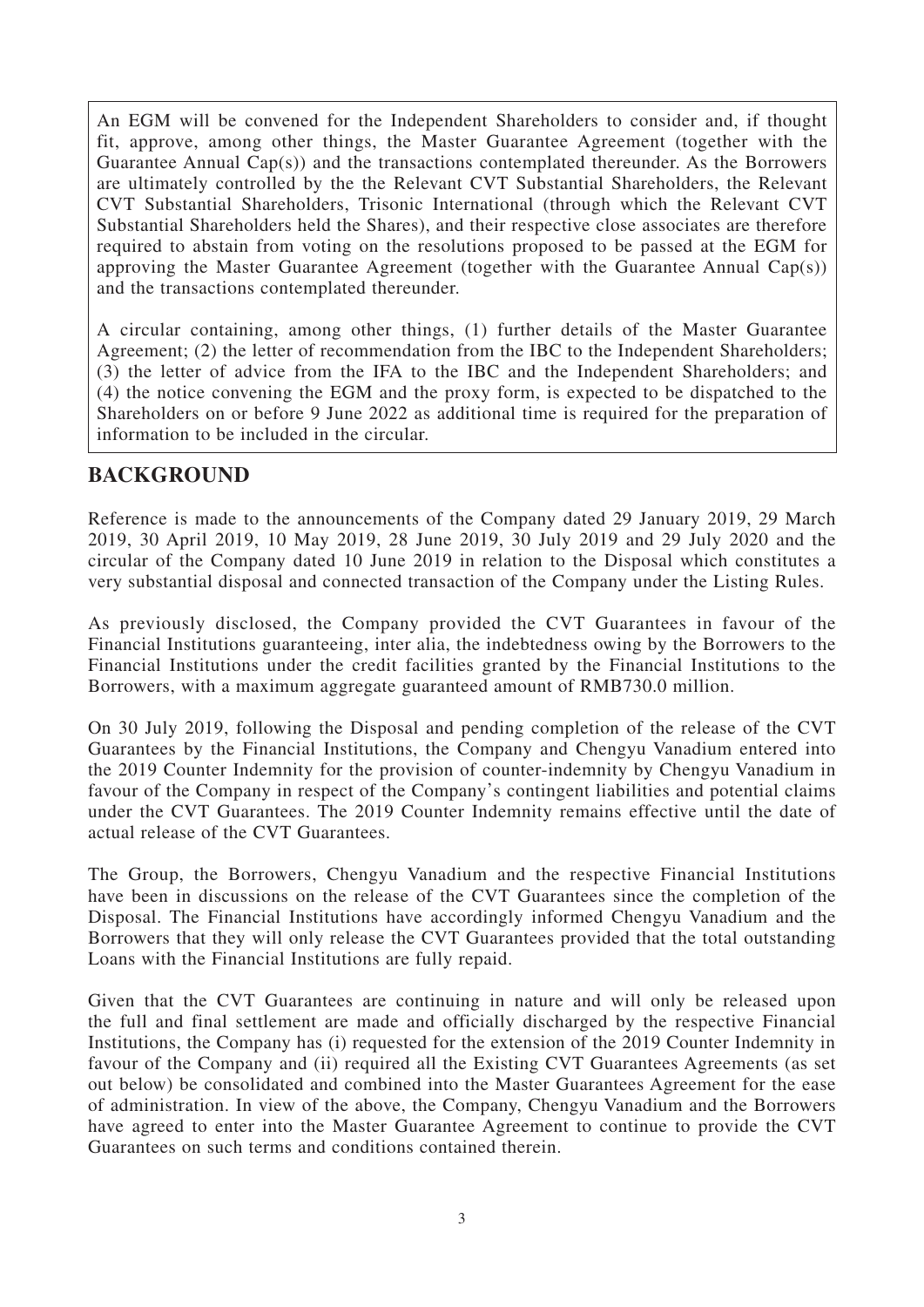### **MASTER GUARANTEE AGREEMENT**

Date: 16 May 2022 (after trading hours)

**Parties:** (i) the Company;

- (ii) Huili Caitong;
- (iii) Xiushuihe Mining; and
- (iv) Chengyu Vanadium

**Period:** commencing from the Effective Date to 31 December 2024

#### **Major Terms**

- 1. The Company shall continue the provision of the CVT Guarantees in favour of Financial Institutions for a term commencing from the Effective Date to 31 December 2024 (the "**Master Agreement Period**"), subject to a maximum aggregate guaranteed amount of RMB730.0 million, which is also the historical maximum guaranteed cap.
- 2. The CVT Guarantees continue to be provided under the Master Guarantee Agreement shall cover:
	- (a) the indebtedness owing by the Borrowers to the Financial Institutions under the CVT Guarantees; and
	- (b) any loans approved by the Financial Institutions for rollover under the extension of the indebtedness set out in (a) above from time to time,

(collectively, the "**Loans**").

- 3. During the term of extension of the CVT Guarantees, the Borrowers shall:
	- (a) ensure that the aggregate amount of the Loans and the total interest for the Loans for the three years ending 31 December 2024 shall not exceed RMB601.0 million, being the total estimated liabilities of the Borrowers round up to the nearest million during the Master Agreement Period comprising (i) the amount of the Loans owing by the Borrowers to the Financial Institutions of approximately RMB533.4 million as at 31 December 2021 (the "**2021 Outstanding Principal**") and (ii) the total estimated interest payable by the Borrowers for the Loans of approximately RMB67.0 million during the Master Agreement Period (the "**Total Interest**"), estimated based on the average historical interest rate of approximately 5.0% per annum; and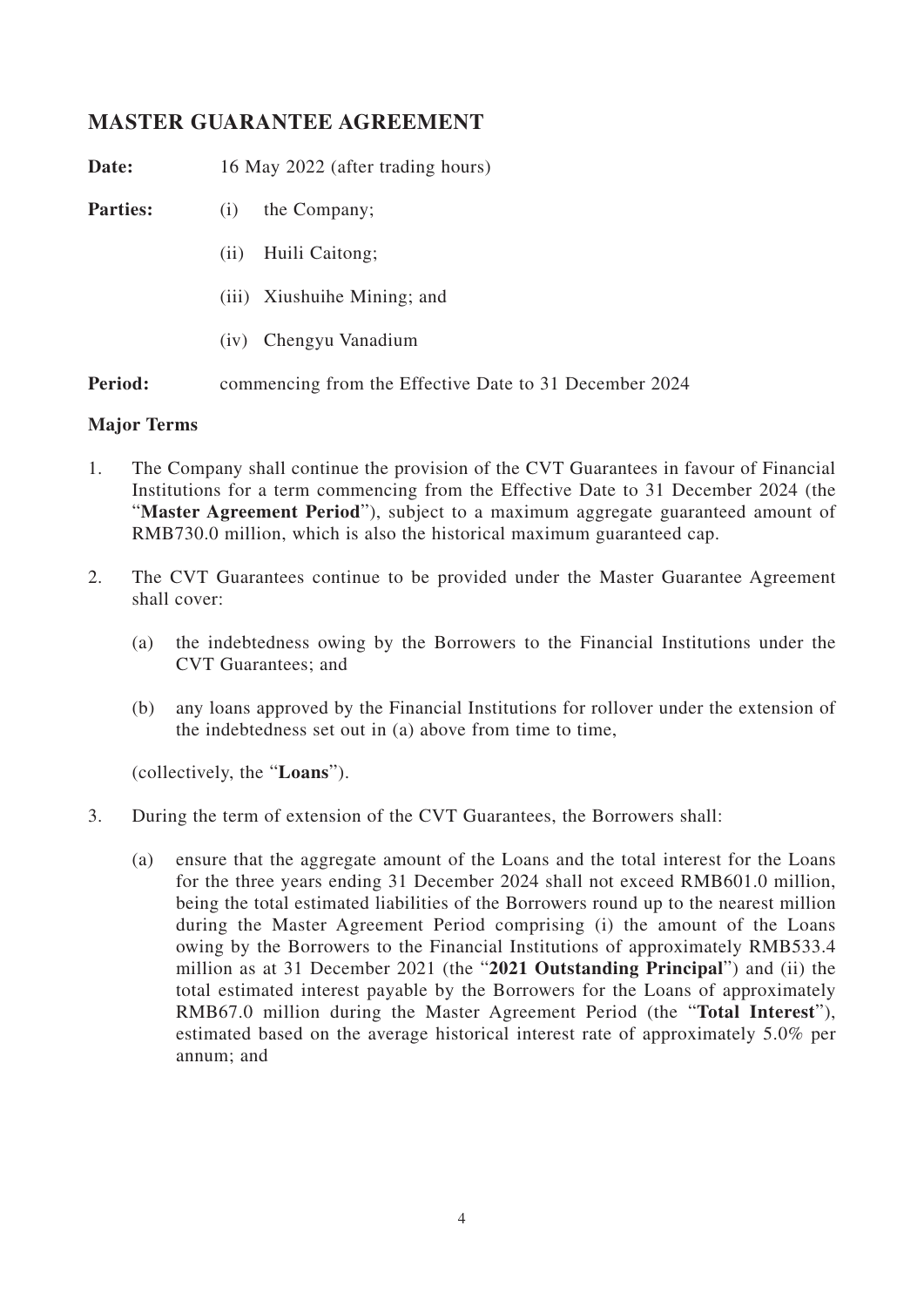(b) pay an annual guarantee fee to the Company, calculated at 1.25% of the maximum guaranteed amounts, in accordance with the terms of the Master Guarantee Agreement. The guarantee fee shall start to accrue from the Effective Date and the Borrowers shall pay such annual guarantee fee within 30 days after end of each calendar quarter.

The annual rate of the guarantee fees has been determined based on arm's length negotiations between the Company and the Borrowers having considered (i) the market rates generally payable for the provision of corporate guarantees by publicly listed companies in Hong Kong and (ii) the quantum of the maximum guaranteed amounts.

- 4. Chengyu Vanadium shall provide counter-indemnity in favour of the Company by:
	- (a) pledging its inventories (comprising structural steels and iron ores, or any other assets approved by the Company) as security for such counter-indemnity. The market value of such pledged inventories shall not be less than 1.25 times of the maximum guaranteed amounts under the Master Guarantee Agreement; and
	- (b) providing a joint liability guarantee which allows the Company to claim against Chengyu Vanadium directly for any payments, losses and expenses incurred as a result of the CVT Guarantees.

In this connection, Chengyu Vanadium has entered into the 2022 Counter Indemnity to cover the Company's contingent liabilities and potential claims under the Master Guarantee Agreement and to pledge Chengyu Vanadium's inventories (comprising structural steels and iron ores, or any other assets approved by the Company) as security for such counter indemnity. The 2022 Counter Indemnity shall take effect on the same date as the Effective Date.

#### **Conditions Precedent**

The Master Guarantee Agreement shall be conditional upon the approval of the Independent Shareholders at the EGM in accordance with the Listing Rules.

#### **Proposed Guarantee Annual Caps**

The proposed Guarantee Annual Caps are as follows:

| Period                                  | Guarantee<br><b>Annual Caps</b><br>$RMB'$ million |
|-----------------------------------------|---------------------------------------------------|
| From Effective Date to 31 December 2022 | 730.0                                             |
| From 1 January 2023 to 31 December 2023 | 730.0                                             |
| From 1 January 2024 to 31 December 2024 | 730.0                                             |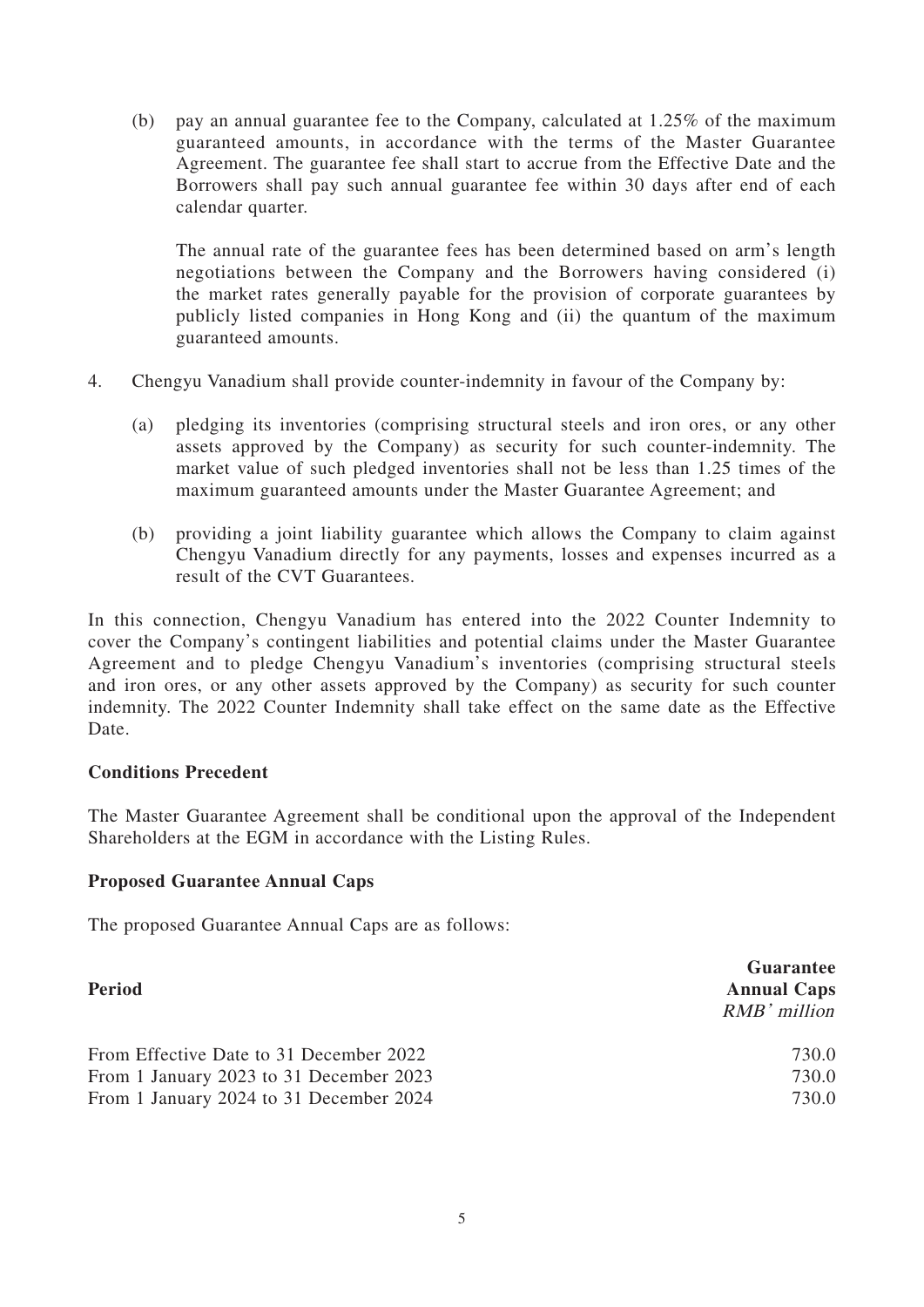The above proposed Guarantee Annual Caps has been determined after taking into account of the followings:

- 1. the historical maximum guaranteed amounts mandated under the CVT Guarantees and that the CVT Guarantees have not been released by the Financial Institutions as at the date of this announcement for the reasons as explained in the above; and
- 2. the total estimated liabilities of the Borrowers during the Master Agreement Period comprising the 2021 Outstanding Principal and the Total Interest, which shall continue to fall within the maximum guaranteed amounts of the CVT Guarantees.

The Directors (except the IBC, whose views will be contained in the circular after considering the advice from the IFA) consider that the above proposed Guarantee Annual Caps are fair and reasonable.

#### **Historical Maximum Guaranteed Amounts**

The historical maximum guaranteed amounts provided by the Group and historical annual caps under the CVT Guarantees were as follows:

| <b>Period</b>                                        | <b>Historical</b><br>maximum<br>guaranteed<br>amounts | Outstanding<br>Loans<br>RMB' million RMB' million |
|------------------------------------------------------|-------------------------------------------------------|---------------------------------------------------|
| From 1 January 2019 to 31 December 2019              | 730.0                                                 | 549.9                                             |
| From 1 January 2020 to 31 December 2020              | 730.0                                                 | 542.7                                             |
| From 1 January 2021 to 31 December 2021              | 730.0                                                 | 533.4                                             |
| From 1 January 2022 to the date of this announcement | 730.0                                                 | 533.4                                             |

For each of the three years ended 31 December 2019, 2020 and 2021, the highest guaranteed amounts historically provided by the Company to the Financial Institutions under the CVT Guarantees was RMB730.0 million.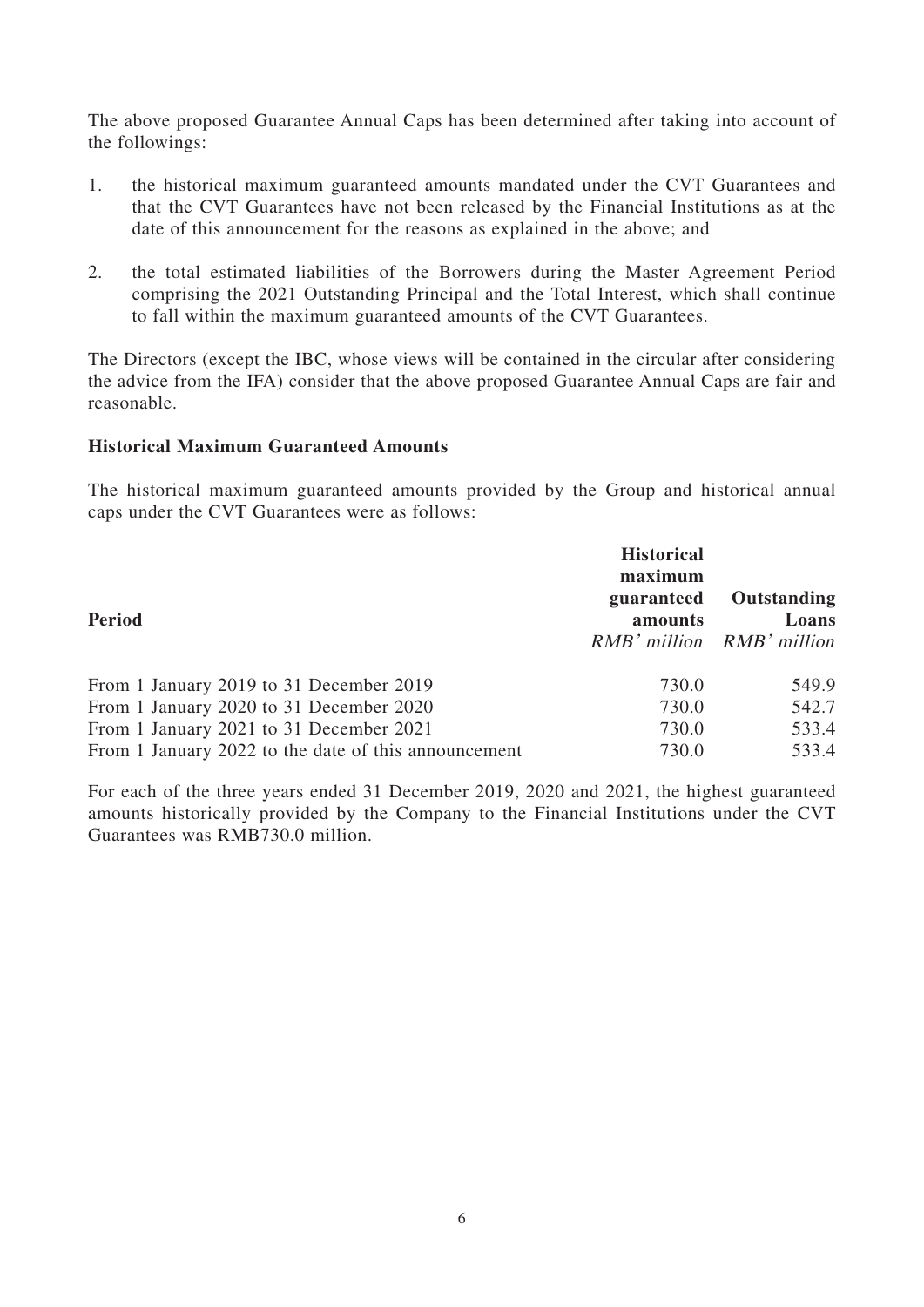#### **RATIONALE FOR ENTERING INTO THE MASTER GUARANTEE AGREEMENT**

As previously disclosed in the circular of the Company dated 10 June 2019 and the announcement of the Company dated 29 July 2020, the Loans under the CVT Guarantees granted by the Financial Institutions had remained outstanding since the date of the completion of the Disposal. As at the date of this announcement, the outstanding principal is approximately RMB533.4 million, which is approximately RMB196.6 million or 26.9% lower than the maximum guaranteed amounts of RMB730.0 million under the CVT Guarantees due to progressive repayments. Chengyu Vanadium and the Borrowers have further undertaken pursuant to the 2022 Letter of Undertaking (as defined and discussed further below) that they will make progressive repayment and/or shall procure that the Loans be progressively reduced.

On 29 July 2020, the Company announced that Chengyu Vanadium and the Borrowers have updated the Company that they have been following up with the Financial Institutions with their best effort for the release of the CVT Guarantees, but it has taken longer than expected for the Financial Institutions to review the release of CVT Guarantees due to COVID-19 pandemic. Since then, Chengyu Vanadium and the Borrowers have continued to be in active discussions with the respective Financial Institutions in releasing the CVT Guarantees while the Borrowers have continued to repay the Loans and interests thereof over the past three years ended 31 December 2021 (please refer to the paragraph headed "Historical Maximum Guaranteed Amounts" above).

Amidst the slowing economy, prolonged market recovery and heightened credit risk under the current business environment in the PRC, including the spillover effects of the real estate debt risks, many financial institutions in the PRC have, across the board, adopted a much more conservative approach in extending banking facilities for companies in various industries that they have reduced their credit exposure, required pledges of additional collateral and imposed higher loan-to-value and/or debt-service coverage ratios. Such an environment has, to a larger extent, affected the willingness of the Financial Institutions in evaluating the release of the CVT Guarantees prematurely. Despite the efforts placed by Chengyu Vanadium and the Borrowers, the Financial Institutions have recently expressed again that they require the total amounts owing by the Borrowers to the Financial Institutions to be fully repaid prior to releasing the CVT Guarantees.

Notwithstanding the aforesaid responses from the Financial Institutions in relation to the release of the CVT Guarantees, the Company consider that the counter-indemnity in favour of the Company under the 2022 Counter Indemnity will adequately cover the Company's position. The Company, Chengyu Vanadium and the Borrowers further agree that it is of paramount importance to foster and maintain amicable business relationship with the respective Financial Institutions under the existing business environment in the PRC.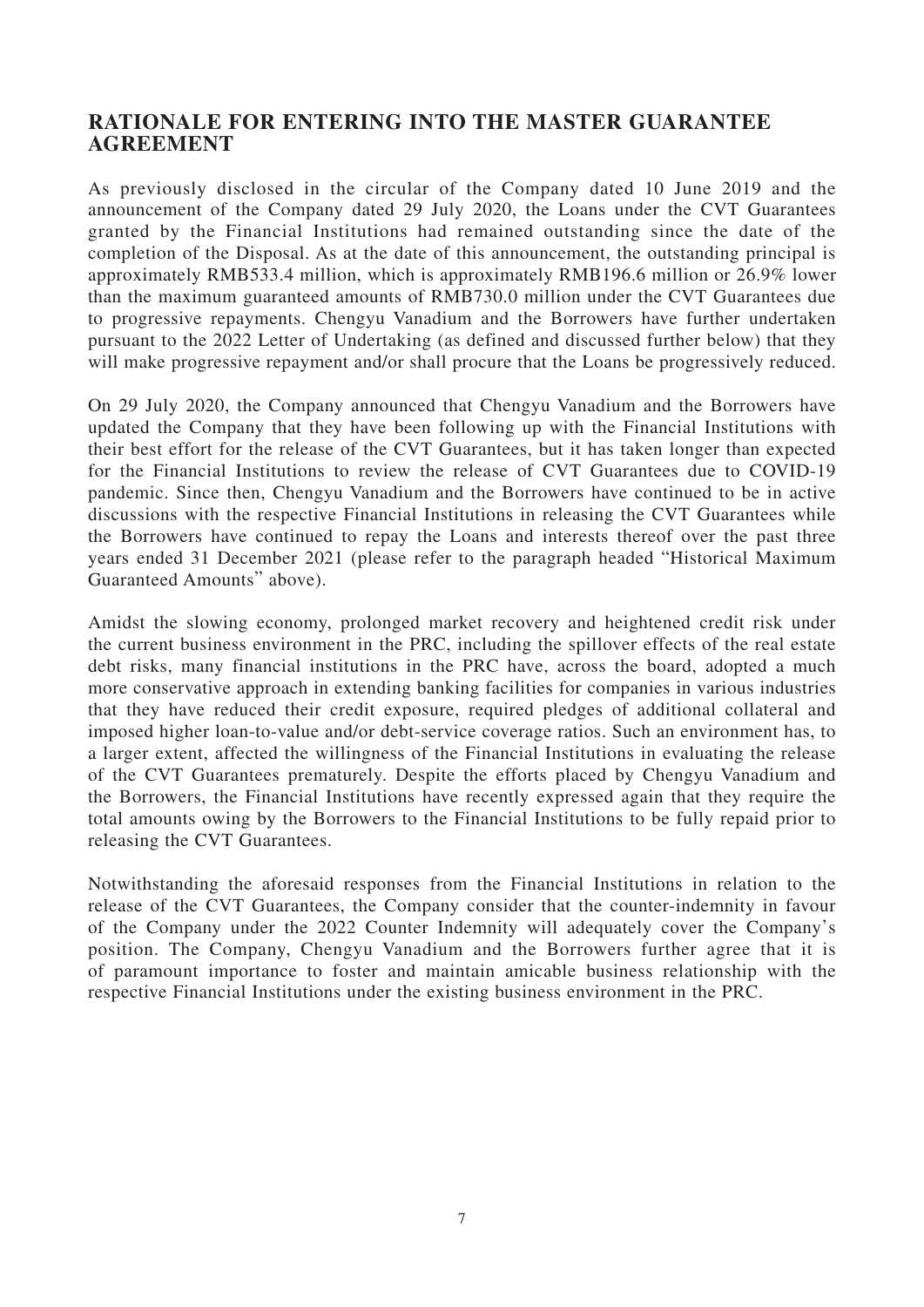The continuity of the CVT Guarantees under the Master Guarantee Agreement and the 2022 Counter Indemnity will also avoid having to deal with with the pertinent requests for change in security and/or collateral for the Loans in an abrupt manner while allowing both the Company and the Borrowers to continually engage in ongoing and fruitful discussions with the respective Financial Institutions for progressive release of the CVT Guarantees while the Borrowers will continue to make gradual repayment of the Loans without any major operational disruptions. Meanwhile, the Board is of the view that, for good corporate governance practice, the Company shall seek Independent Shareholders' approval every three years for the current proposed continuing connected transaction, as applicable and will keep Shareholders updated from time to time on any material information pertaining to the continuity of the CVT Guarantees.

The details of the CVT Guarantees have been disclosed in the circular previously issued by the Company dated 10 June 2019 and the Company's annual reports; and in consistent with the terms and conditions for the completion of the Disposal, Chengyu Vanadium and the Borrowers have continued to agree that they shall, on best effort basis, procure the discharge of the CVT Guarantees, which is conditional upon the approvals of the Financial Institutions. As such, in accordance with the terms and conditions for the completion of the Disposal, the CVT Guarantees shall continue to be in existence until the full and final settlement are made and officially discharged by the respective Financial Institutions.

Given that the CVT Guarantees are continuing in nature and will only be released upon the full and final settlement are made and officially discharged by the respective Financial Institutions, the Company has requested, and Chengyu Vanadium has agreed, that:

- the pertinent terms and conditions in relation to the 2019 Counter Indemnity, Additional Security, Irrevocable Undertaking and Indemnity Confirmation (the "**Existing CVT Guarantees Agreements**") shall remain unchanged and remain effective until the CVT Guarantees are fully released notwithstanding the reduction of the outstanding Loans under the CVT Guarantees. In particular, the value of security guaranteed under the 2022 Counter Indemnity in favour of the Company shall not be less than 1.25 times of the maximum guaranteed amounts;
- for the ease of administration, reference and execution, taking effect from the Effective Date, the Existing CVT Guarantees Agreements be consolidated and combined into the Master Guarantee Agreement, and in furtherance of which (i) the 2019 Counter Indemnity and Additional Security shall be replaced by the 2022 Counter Indemnity and shall cease to take effect; and (ii) the Irrevocable Undertaking and Indemnity Confirmation shall be replaced by the 2022 Letter of Undertaking and shall cease to take effect; and
- the execution of the Master Guarantee Agreement, for purpose of good corporate governance practice, be tabled for Independent Shareholders' approval every three years commencing from the Effective Date until the Loans are fully repaid and the CVT Guarantees are released.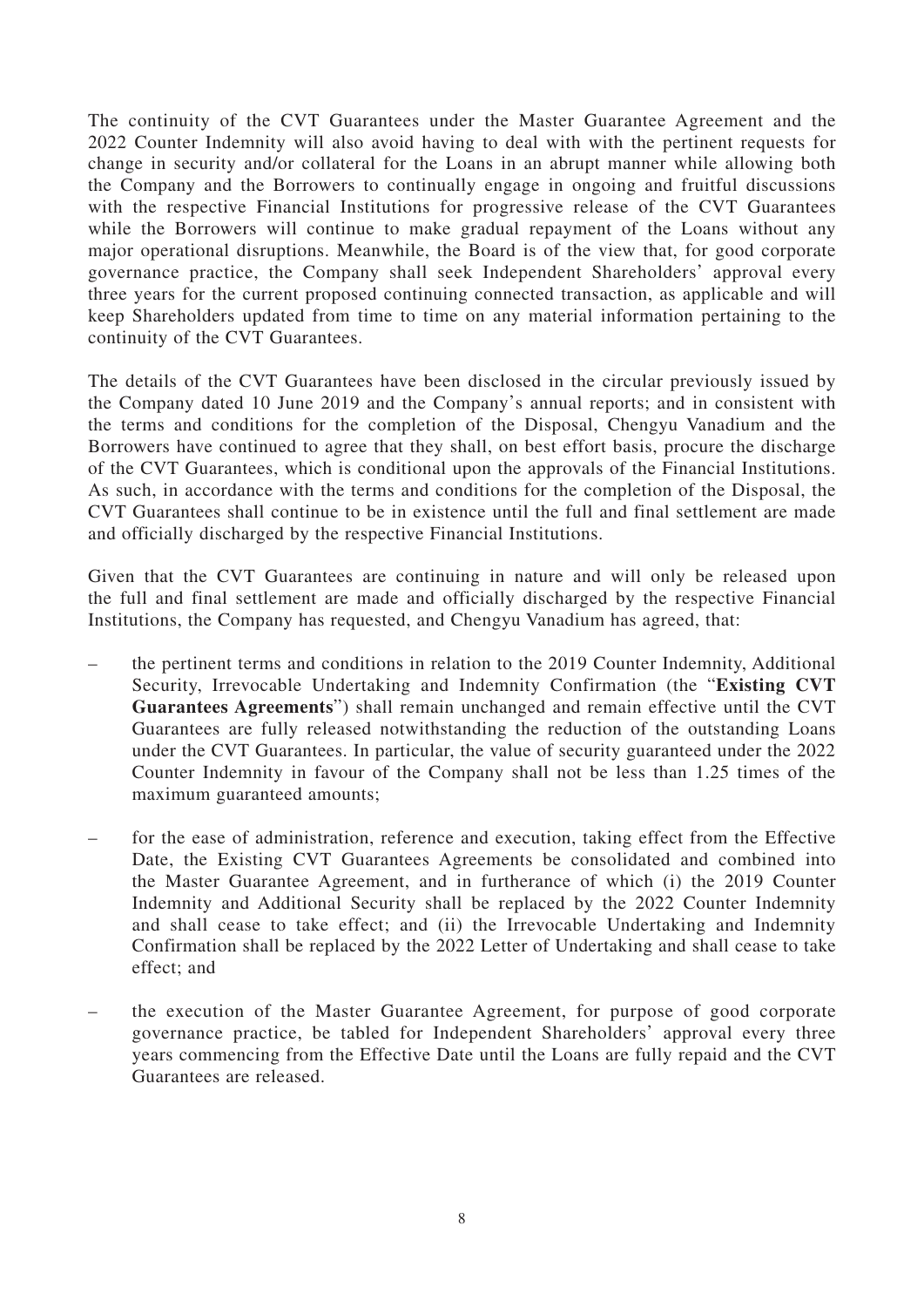To the best knowledge of the Directors, up to the date of this announcement, the Company notes that (i) the values of security under the 2019 Counter Indemnity and Additional Security (in aggregate) remain substantially higher than the maximum guaranteed amounts and outstanding amounts of the Loans; and (ii) no actions have been taken or threatened to be taken by any of the Financial Institutions in enforcing any of the CVT Guarantees against the Company.

Chengyu Vanadium and the Borrowers have further undertaken that they will continue to make progressive repayment and/or shall procure that the Loans be progressively reduced. More specifically, Chengyu Vanadium and the Borrowers have also signed a letter of undertaking to the Company (the "**2022 Letter of Undertaking**") that they shall, on best effort basis, reduce the maximum guaranteed amounts to not more than RMB530.0 million by 31 December 2024 from the existing RMB730.0 million. The Company however notes that the progressive release of the CVT Guarantees is still subject to the final approval from the respective Financial Institutions.

The Board also notes that (i) the market values of the security under the 2022 Counter Indemnity are sufficient to cover the maximum aggregate guaranteed amount provided by the Company to the Financial Institutions under the Master Guarantee Agreement, (ii) the guarantee fees payable by the Borrowers to the Company under the Master Guarantee Agreement allows the Group to receive additional income to cover part of its corporate overheads in administering the Master Guarantee Agreement; (iii) the historical repayment of the outstanding Loans, including continual repayments of the rollover loans, have resulted in progressive reduction in the outstanding Loans; (iv) the 2022 Letter of Undertaking shows that the Borrowers are committed to reduce maximum guaranteed amounts to not more than RMB530.0 million by 31 December 2024 from the existing RMB730.0 million; and (v) to the best of the Directors' knowledge, as at the date of this announcement, no actions have been taken or threatened to be taken by any of the Financial Institutions in enforcing any of the CVT Guarantees against the Company.

# **INTERNAL CONTROL MEASURES**

To safeguard the interests of the Shareholders as a whole, the Company has adopted internal control measures relating to the transactions contemplated under the Master Guarantee Agreement and 2022 Counter Indemnity, which include the following:

- (i) the Borrowers will submit all the related loan details to the Company on a quarterly basis and the compliance department will report to the management of the Company in the event that there is any deviation from the basis as set out in the Master Guarantee Agreement, the management will then report to the the Board during the quarterly audit committee meeting;
- (ii) the Company will engage an independent professional valuer to perform physical sighting and to ascertain the market value of the inventories pledged under the 2022 Counter Indemnity at end of each financial year and to ensure that such market value shall not be less than 1.25 times of the maximum guaranteed amounts as at the respective year end, as applicable;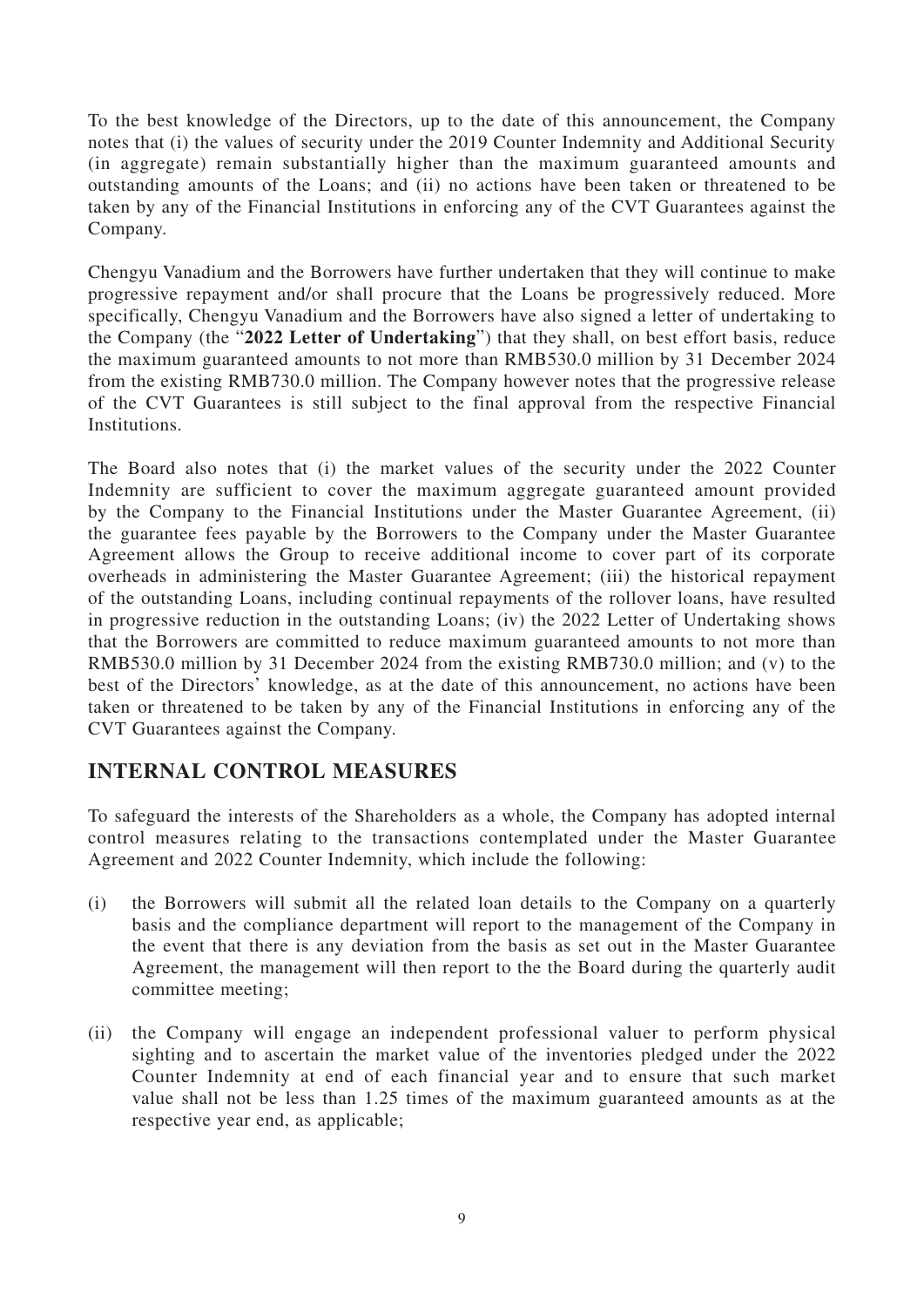- (iii) the independent non-executive Directors have reviewed and will continue to review the connected transaction agreements to ensure that such agreements, if applicable, are entered on normal commercial terms, fair and reasonable, and carried out pursuant to the terms thereof; and
- (iv) the Company's external auditor has reviewed the CVT Guarantees on annual basis since 2019 and will continue to conduct an annual review of the transactions entered into under the Master Guarantee Agreement and to ensure that, among other, such connected transactions are entered into in accordance with the terms set out in the Master Guarantee Agreement.

In view of the above, the Directors (other than the independent non-executive Directors whose opinion will be included in the circular after having been advised by the IFA) consider that the terms of the Master Guarantee Agreement, are on normal commercial terms after arm's length negotiations between the parties and are normal commercial terms and are fair and reasonable and are in the interests of the Group and the Shareholders as a whole.

In conducting the transaction under the CVT Guarantees, the Company shall continue to comply with the annual review and disclosure requirements including publishing an announcement and annual reporting as required under Listing Rules 14A.60.

## **INFORMATION OF THE PARTIES**

#### **The Group**

The Group is principally engaged in mining and ore processing, sale of self-produced highgrade iron concentrates, trading of steels, mining facilities management and management of strategic investments.

#### **Chengyu Vanadium**

Chengyu Vanadium is a company established in the PRC which is effectively (i) 67.5% owned by the Relevant CVT Substantial Shareholders; and (ii) 32.5% owned by 15 individuals and one union. As at the date of this announcement, none of such 15 individuals and/or union effectively owns more than 30% of the equity interests in Chengyu Vanadium, and they are all independent third parties. As the Relevant CVT Substantial Shareholders collectively hold more than 30% equity interests in Chengyu Vanadium, Chengyu Vanadium is a connected person for the purposes of the transactions contemplated under the Master Guarantee Agreement. Chengyu Vanadium is principally engaged in the manufacturing, processing and sales of structural steels and other self-produced products such as vanadium pentoxide.

#### **The Borrowers:**

#### **Huili Caitong**

Huili Caitong is a company established in the PRC with limited liability which is principally engaged in iron ore mining, iron ore beneficiation and sale of self-produced products. As at the date of this announcement, Huili Caitong is wholly owned by Chengyu Vanadium, which is effectively (i) 67.5% owned by the Relevant CVT Substantial Shareholders; and (ii) 32.5%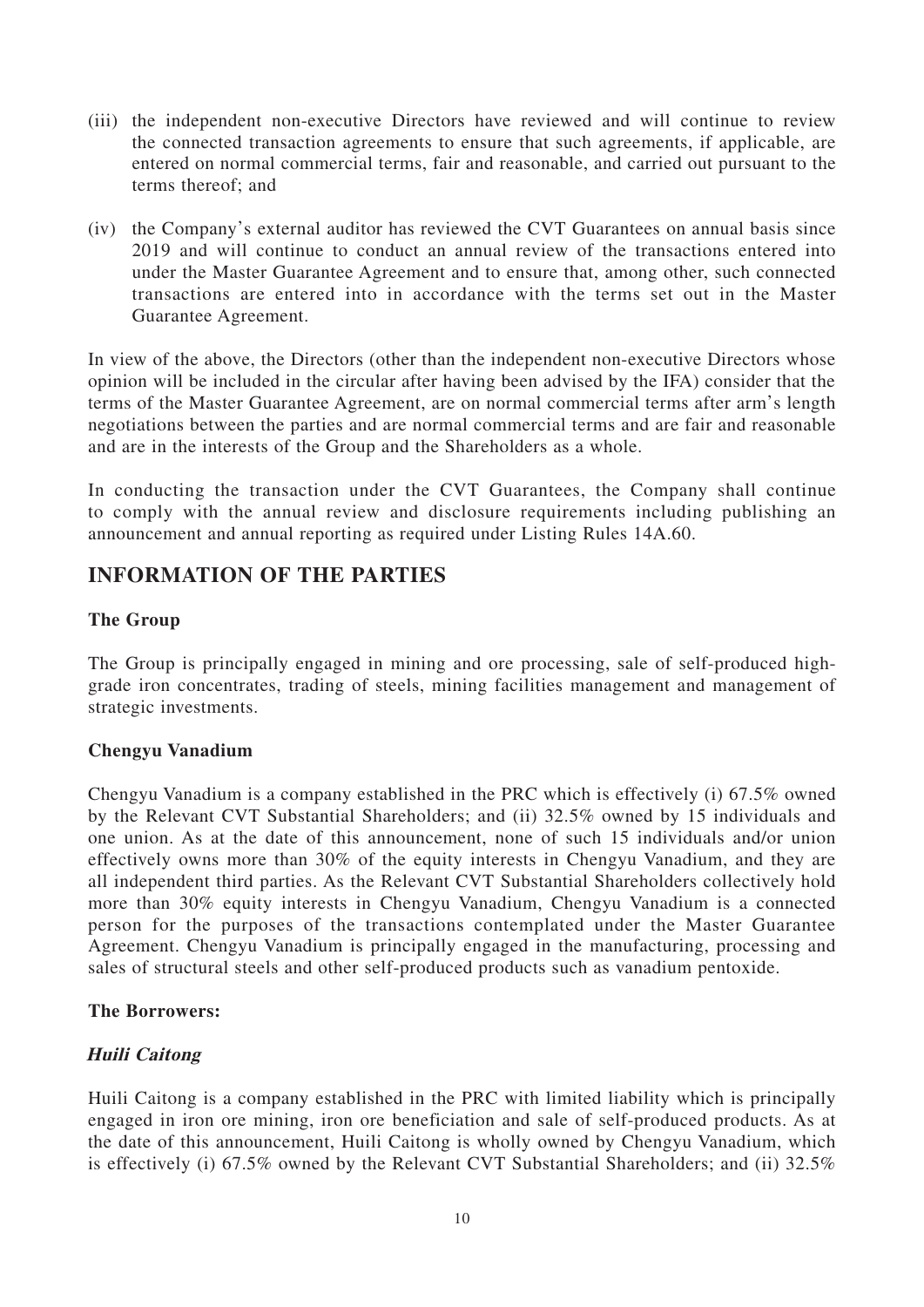owned by 15 individuals and one union. As at the date of this announcement, none of such 15 individuals and/or union effectively owns more than 30% of the equity interests in Chengyu Vanadium and thus, they are all independent third parties. Huili Caitong was formerly an indirect wholly-owned subsidiary of the Company before the completion of the Disposal on 30 July 2019.

#### **Xiushuihe Mining**

Xiushuihe Mining is a company established in the PRC with limited liability which is principally engaged in iron ore mining, iron ore beneficiation and sale of self-produced products. As at the date of this announcement, Xiushuihe Mining is 95% and 5% owned by Huili Caitong and Xichang Vanadium and Titanium Products Co., Ltd\*(西昌釩鈦製品有限 公司), respectively; and the latter is ultimately controlled by the Relevant CVT Substantial Shareholders. It was formerly an indirect subsidiary of the Company which was held as to 95.0% by Huili Caitong (a then indirect wholly-owned subsidiary of the Company before the completion of the Disposal on 30 July 2019).

To the best of the Directors' knowledge, information and belief having made all reasonable enquiries, each of the Financial Institutions and its ultimate beneficial owners is a third party independent of the Company and its connected persons.

## **IMPLICATIONS OF THE LISTING RULES**

As one or more of the applicable percentage ratios (as defined under the Listing Rules) in respect of the maximum amount of the CVT Guarantees under the Master Guarantee Agreement exceed 25%, the Master Guarantee Agreement and the transactions contemplated thereunder constitute a major transaction, which is subject to the reporting, announcement, circular and Shareholders' approval requirements under Chapter 14 of the Listing Rules. (Note: the transactions contemplated herein is not an acquisition by the Company).

In addition to the above, as at the date of this announcement, the Relevant CVT Substantial Shareholders collectively hold more than 30% equity interests in Chengyu Vanadium. Xiushuihe Mining is owned as to 95% by Huili Caitong, which in turn is directly whollyowned by Chengyu Vanadium. Therefore, each of Chengyu Vanadium and the Borrowers is a connected person of the Company under Chapter 14A of the Listing Rules. As such, the transactions contemplated under the Master Guarantee Agreement also constitute a continuing connected transaction of the Company under Chapter 14A of the Listing Rules and is subject to the reporting, announcement, circular and Independent Shareholders' approval requirements under Chapter 14A of the Listing Rules.

The IBC (comprising all independent non-executive Directors) has been established to advise the Independent Shareholders on the Master Guarantee Agreement (together with the Guarantee Annual Cap(s)) and the transactions contemplated thereunder. The IFA has been appointed as the independent financial adviser to advise the IBC and the Independent Shareholders in this regard.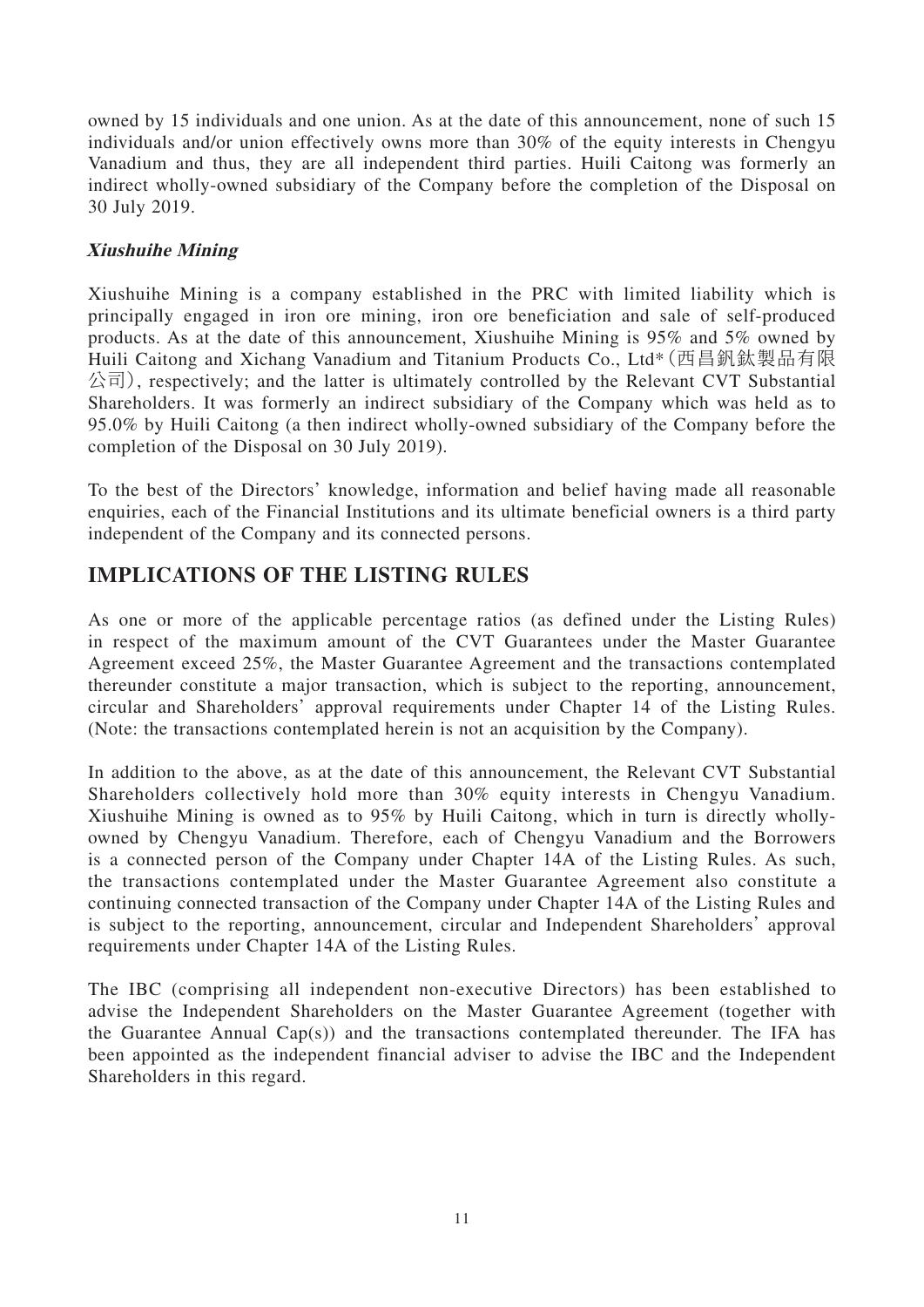## **EGM**

An EGM will be convened for the Independent Shareholders to consider and, if thought fit, approve, among other things, the Master Guarantee Agreement (together with the Guarantee Annual Cap(s)) and the transactions contemplated thereunder. As the Borrowers are ultimately controlled by the the Relevant CVT Substantial Shareholders, the Relevant CVT Substantial Shareholders, Trisonic International (through which the Relevant CVT Substantial Shareholders held the Shares), and their respective close associates are therefore required to abstain from voting on the resolutions proposed to be passed at the EGM for approving the Master Guarantee Agreement (together with the Guarantee Annual Cap(s)) and the transactions contemplated thereunder.

A circular containing, among other things, (1) further details of the Master Guarantee Agreement; (2) the letter of recommendation from the IBC to the Independent Shareholders; (3) the letter of advice from the IFA to the IBC and the Independent Shareholders; and (4) the notice convening the EGM and the proxy form, is expected to be dispatched to the Shareholders on or before 9 June 2022 as additional time is required for the preparation of information to be included in the circular.

# **APPROVAL BY THE BOARD**

The Directors (other than the independent non-executive Directors whose opinion will be included in the circular after having been advised by the IFA) have considered and approved the proposal in respect of the entering into of the Master Guarantee Agreement at a Board meeting held by the Company.

None of the Directors has a material interest in the transactions contemplated under the Master Guarantee Agreement, and therefore no Director is required to abstain from voting on the resolutions regarding such transactions at the board meeting.

### **DEFINITIONS**

In this announcement, unless the context otherwise requires, the following terms shall have the meanings set out below:

"2019 Counter Indemnity" a moveable asset pledge contract(動產質押合同)entered into between Chengyu Vanadium and the Company on 30 July 2019 for the provision of counter-indemnity by Chengyu Vanadium in favour of the Company in respect of the Company's contingent liabilities and potential claims under the CVT Guarantees (if any), and the pledge of Chengyu Vanadium's inventories (including but not limited to structural steels, coals etc.) as security for such counterindemnity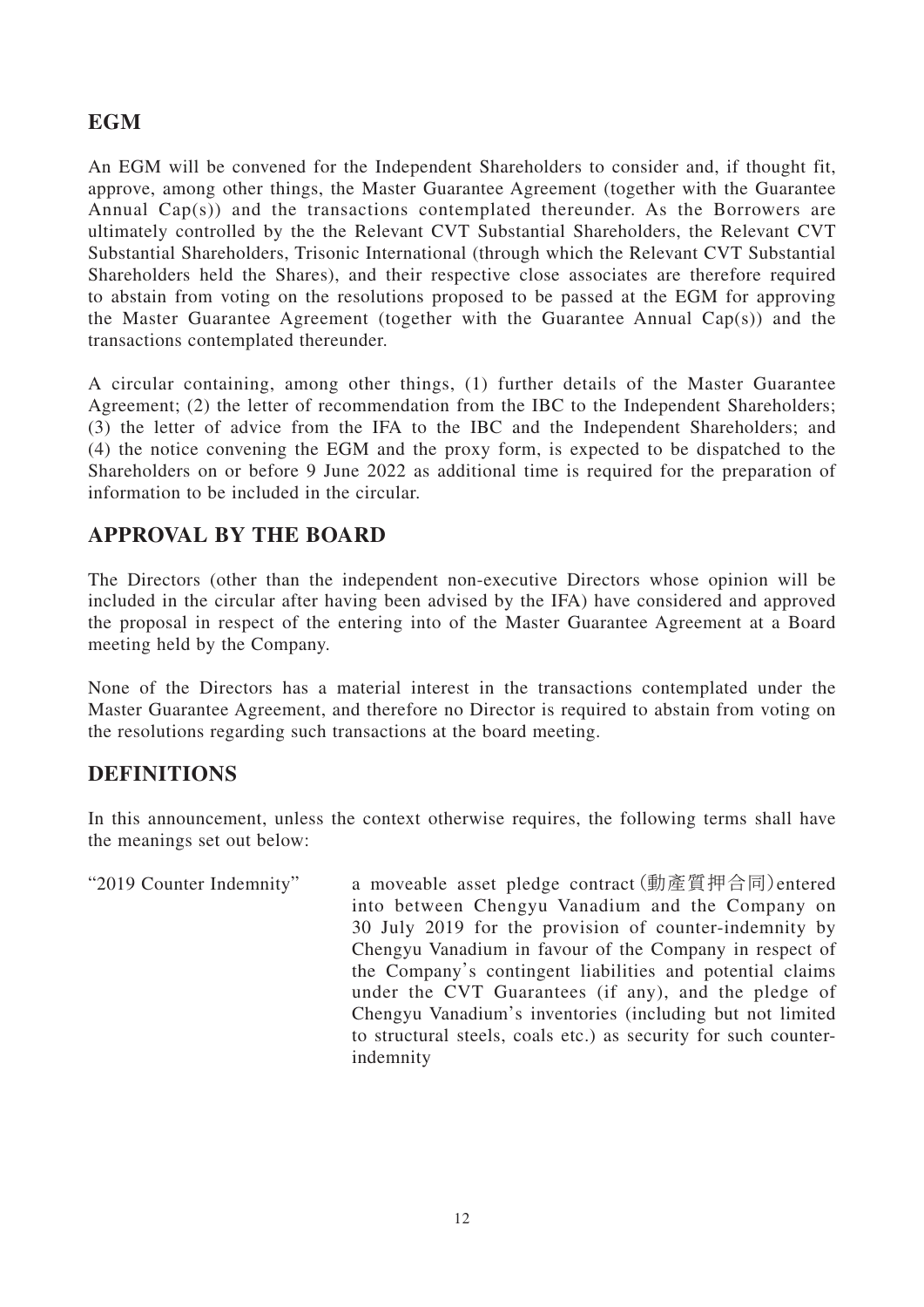| "2022 Counter Indemnity"              | the counter indemnity agreement entered into between<br>Chengyu Vanadium and the Company on 16 May 2022 for<br>the provision of counter-indemnity by Chengyu Vanadium<br>in favour of the Company in respect of the Company's<br>contingent liabilities and potential claims covered under<br>the Master Guarantee Agreement (if any), and the pledge<br>of Chengyu Vanadium's inventories (comprising structural<br>steels and iron ores or any other assets approved by the<br>Company) as security for such counter-indemnity |
|---------------------------------------|----------------------------------------------------------------------------------------------------------------------------------------------------------------------------------------------------------------------------------------------------------------------------------------------------------------------------------------------------------------------------------------------------------------------------------------------------------------------------------------------------------------------------------|
| "Additional Security"                 | the pledge of at least 100,000 tons of structural steels with<br>a market value of not less than RMB300.0 million at any<br>point in time as additional security by Chengyu Vanadium in<br>favour of the Company for the counter-indemnity provided<br>by the Purchaser under the 2019 Counter Indemnity                                                                                                                                                                                                                         |
| "Board"                               | the board of directors of the Company                                                                                                                                                                                                                                                                                                                                                                                                                                                                                            |
| "Borrowers"                           | Huili Caitong and Xiushuihe Mining                                                                                                                                                                                                                                                                                                                                                                                                                                                                                               |
| "Chengyu Vanadium"                    | Chengyu Vanadium Titano Technology Ltd.* (成渝釩鈦科<br>技有限公司), formerly known as Weiyuan Steel Co., Ltd.*<br>(威遠鋼鐵有限公司), a sino-foreign equity joint venture<br>established in the PRC on 3 April 2001, and is controlled by<br>the Relevant CVT Substantial Shareholders                                                                                                                                                                                                                                                            |
| "Company"                             | China Vanadium Titano-Magnetite Mining Company Limited<br>(中國釩鈦磁鐵礦業有限公司), a limited liability<br>company incorporated in the Cayman Islands on 28 April<br>2008, the issued shares of which are listed on the Main<br>Board of the Stock Exchange (stock code: 00893)                                                                                                                                                                                                                                                            |
| "connected person(s)"                 | has the meaning ascribed to it under the Listing Rules                                                                                                                                                                                                                                                                                                                                                                                                                                                                           |
| "connected transaction"               | has the meaning ascribed to it under the Listing Rules                                                                                                                                                                                                                                                                                                                                                                                                                                                                           |
| "continuing connected<br>transaction" | has the meaning ascribed to it under the Listing Rules                                                                                                                                                                                                                                                                                                                                                                                                                                                                           |
| "controlling shareholder"             | has the meaning ascribed to it under the Listing Rules                                                                                                                                                                                                                                                                                                                                                                                                                                                                           |
| "CVT Guarantees"                      | guarantees given by the Company in favour of the Financial<br>Institutions guaranteeing, inter alia, the indebtedness<br>owing by the Borrowers to the Financial Institutions with a<br>maximum guaranteed amounts of RMB730.0 million                                                                                                                                                                                                                                                                                           |
| "Director(s)"                         | the director(s) of the Company                                                                                                                                                                                                                                                                                                                                                                                                                                                                                                   |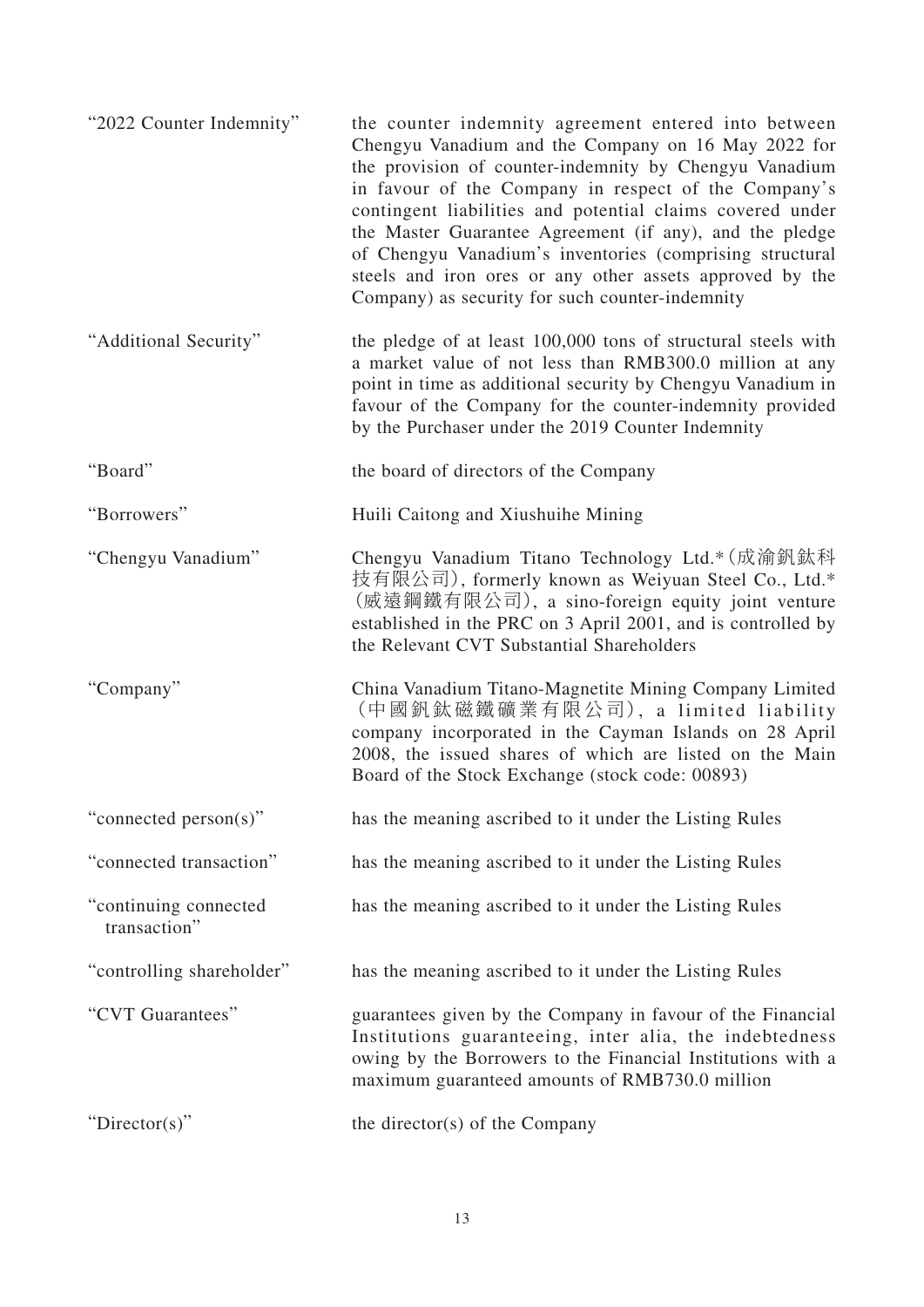| "Disposal"                | the disposal by Sichuan Lingyu of the entire equity interest<br>in Huili Caitong (and its subsidiaries, namely Xiushuihe<br>Mining and Panzhihua Yixingda) pursuant to the sale and<br>purchase agreement dated 29 January 2019 entered into<br>among Sichuan Lingyu and Chengyu Vanadium                                                                              |
|---------------------------|------------------------------------------------------------------------------------------------------------------------------------------------------------------------------------------------------------------------------------------------------------------------------------------------------------------------------------------------------------------------|
| "EGM"                     | extraordinary general meeting of the Company, to be<br>convened to consider and, if thought fit, approve the Master<br>Guarantee Agreement (together with the Guarantee Annual<br>$Cap(s)$ ) and the transactions contemplated thereunder                                                                                                                              |
| "Effective Date"          | the effective date of the Master Guarantee Agreement, being<br>the date of fulfilment of all conditions precedent set out<br>thereunder                                                                                                                                                                                                                                |
| "Financial Institutions"  | certain banks and an asset management and financial<br>services institution in the PRC in favour of which the<br>Company entered into the CVT Guarantees with a maximum<br>guaranteed amounts of RMB730.0 million as security in<br>relation to credit facilities granted to the Borrowers                                                                             |
| "Group"                   | the Company and its subsidiaries                                                                                                                                                                                                                                                                                                                                       |
| "Guarantee Annual Cap(s)" | the proposed annual caps in respect of the maximum<br>guaranteed amounts to be provided by the Company to the<br>Financial Institutions under the Master Guarantee Agreement<br>for each of the three years ending 31 December 2024                                                                                                                                    |
| "Huili Caitong"           | Huili County Caitong Iron and Titanium Co., Ltd.* (會理<br>縣財通鐵鈦有限責任公司), a limited liability company<br>established in the PRC on 7 July 1998, which is a wholly-<br>owned subsidiary of Chengyu Vanadium                                                                                                                                                                |
| "IBC"                     | an independent board committee of the Board, comprising<br>all the independent non-executive Directors of the Company,<br>namely Mr. Yu Haizong, Mr. Wu Wen and Mr. Liu Yi, to<br>advise the Independent Shareholders with respect to the<br>Master Guarantee Agreement (together with the Guarantee<br>Annual Cap(s)) and the transactions contemplated<br>thereunder |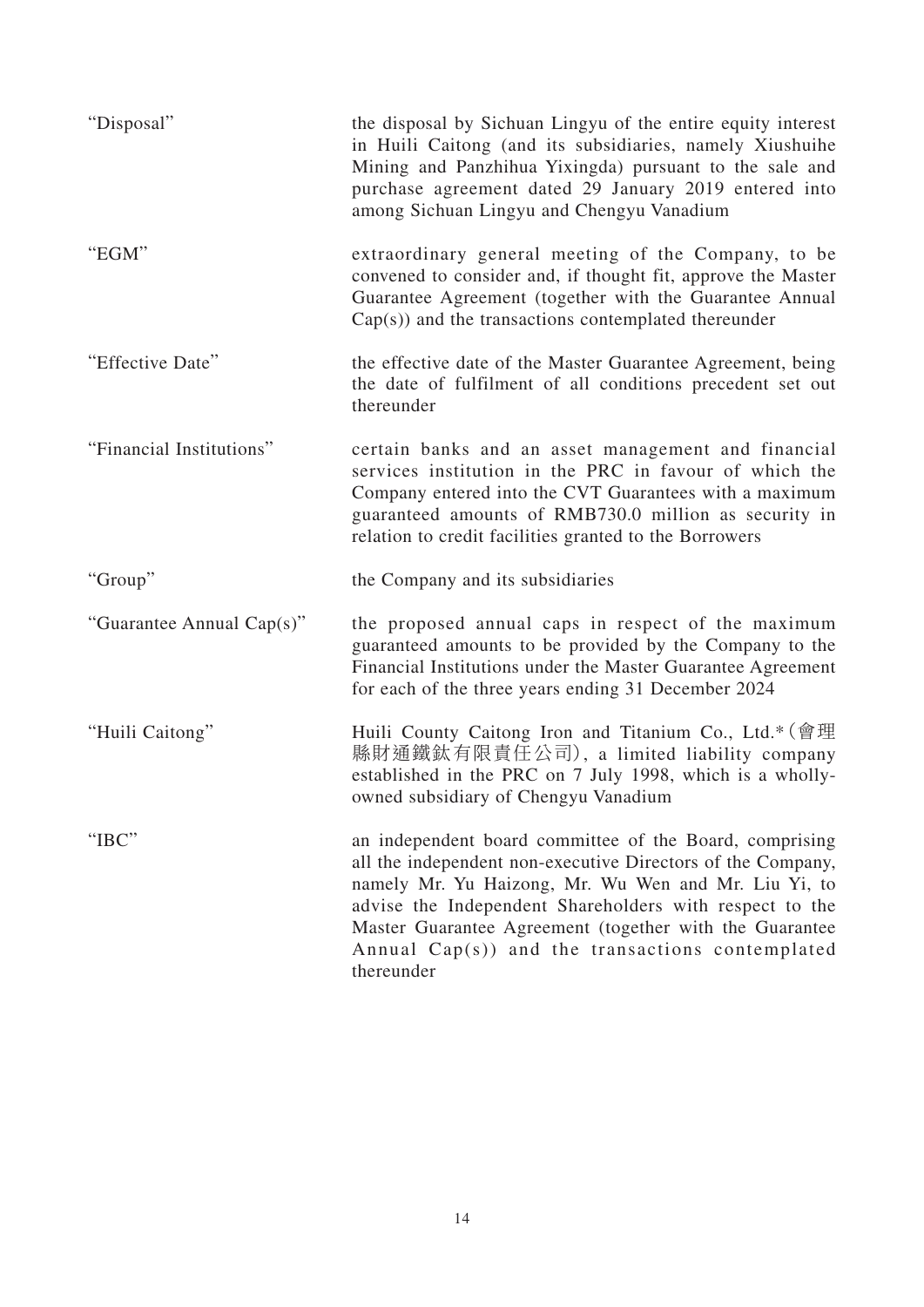| "IFA"                           | Goldlink Capital (Corporate Finance) Limited, a licensed<br>corporation to carry out Type 6 (advising on corporate<br>finance) regulated activities under the Securities and Futures<br>Ordinance (Chapter 571 of the Laws of Hong Kong), being<br>the independent financial adviser appointed to advise<br>the IBC and the Independent Shareholders with regard<br>to the Master Guarantee Agreement (together with the<br>Guarantee Annual $Cap(s)$ and the transactions contemplated<br>thereunder |
|---------------------------------|-------------------------------------------------------------------------------------------------------------------------------------------------------------------------------------------------------------------------------------------------------------------------------------------------------------------------------------------------------------------------------------------------------------------------------------------------------------------------------------------------------|
| "Indemnity Confirmation"        | a confirmation by Chengyu Vanadium and the Borrowers in<br>favour of the Company of their obligations under the 2019<br>Counter Indemnity for keeping the Company indemnified<br>against any loss and costs that may be suffered by the<br>Company in connection with any enforcement by any<br>Financial Institution of any CVT Guarantees                                                                                                                                                           |
| "Independent<br>Shareholders"   | Shareholders, other than Trisonic International, the Relevant<br>CVT Substantial Shareholders and their respective close<br>associates which are required to abstain from voting at the<br>EGM pursuant to the Listing Rules                                                                                                                                                                                                                                                                          |
| "Irrevocable Undertaking"       | an irrevocable undertaking that the Borrowers shall continue<br>to repay the principal amount and interests of the loans<br>under the CVT Guarantees in accordance with the terms<br>of such loans with the Financial Institutions to prevent the<br>Company from assuming the guarantee responsibility under<br>the CVT Guarantees                                                                                                                                                                   |
| "Listing Rules"                 | the Rules Governing the Listing of Securities on Stock<br>Exchange                                                                                                                                                                                                                                                                                                                                                                                                                                    |
| "Master Guarantee<br>Agreement" | the master guarantee agreement entered into between the<br>Company, the Borrowers and Chengyu Vanadium on 16<br>May 2022 (after trading hours), under which the Company<br>agreed to continue to provide the CVT Guarantees on certain<br>conditions                                                                                                                                                                                                                                                  |
| "Panzhihua Yixingda"            | Panzhihua Yixingda Industrial Trading Co., Ltd.* (攀枝花<br>易興達工貿有限責任公司), a limited liability company<br>established in the PRC on 9 July 2009, which is a wholly-<br>owned subsidiary of Huili Caitong                                                                                                                                                                                                                                                                                                  |